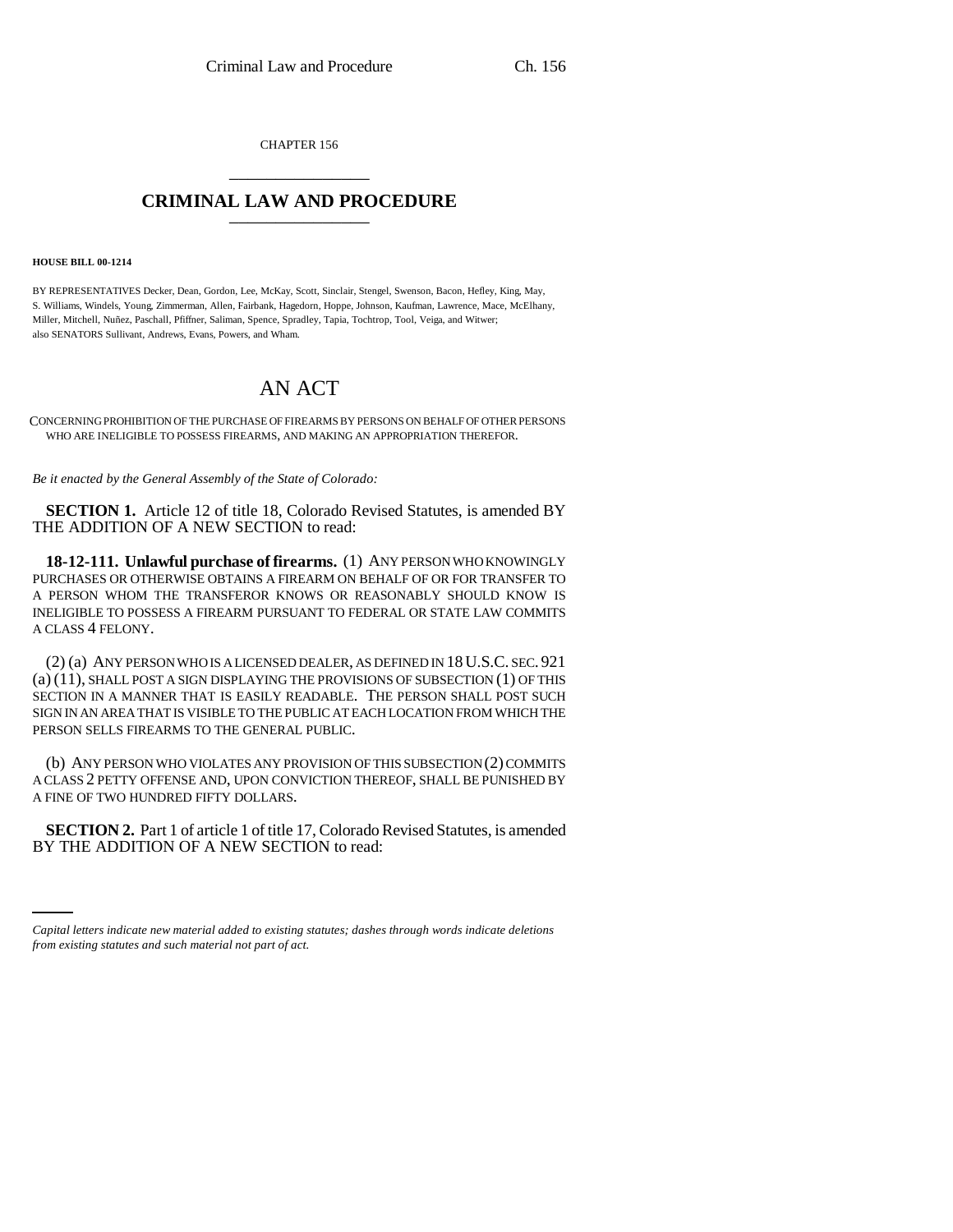**17-1-129. Appropriation to comply with section 2-2-703 - HB00-1214.** (1) PURSUANT TO SECTION 2-2-703, C.R.S., THE FOLLOWING STATUTORY APPROPRIATIONS, OR SO MUCH THEREOF AS MAY BE NECESSARY, ARE MADE IN ORDER TO IMPLEMENT H.B. 00-1214, ENACTED AT THE SECOND REGULAR SESSION OF THE SIXTY-SECOND GENERAL ASSEMBLY:

(a) FOR THE FISCAL YEAR BEGINNING JULY 1, 2000, IN ADDITION TO ANY OTHER APPROPRIATION, THERE IS HEREBY APPROPRIATED FROM THE CAPITAL CONSTRUCTION FUND CREATED IN SECTION 24-75-302, C.R.S., TO THE CORRECTIONS EXPANSION RESERVE FUND CREATED IN SECTION 17-1-116, THE SUM OF FOUR HUNDRED SIXTEEN THOUSAND EIGHT HUNDRED TWO DOLLARS (\$416,802).

(b) (I) FOR THE FISCAL YEAR BEGINNING JULY 1, 2001, IN ADDITION TO ANY OTHER APPROPRIATION, THERE IS HEREBY APPROPRIATED FROM THE CAPITAL CONSTRUCTION FUND CREATED IN SECTION 24-75-302, C.R.S., TO THE CORRECTIONS EXPANSION RESERVE FUND CREATED IN SECTION 17-1-116, THE SUM OF FOUR HUNDRED SIXTEEN THOUSAND EIGHT HUNDRED TWO DOLLARS (\$416,802).

(II) FOR THE FISCAL YEAR BEGINNING JULY 1, 2001, IN ADDITION TO ANY OTHER APPROPRIATION, THERE IS HEREBY APPROPRIATED TO THE DEPARTMENT OF CORRECTIONS, OUT OF ANY MONEYS IN THE GENERAL FUND NOT OTHERWISE APPROPRIATED, THE SUM OF ONE HUNDRED FIFTY- SEVEN THOUSAND FOUR HUNDRED TWENTY-EIGHT DOLLARS (\$157,428).

(c) (I) FOR THE FISCAL YEAR BEGINNING JULY 1, 2002, IN ADDITION TO ANY OTHER APPROPRIATION, THERE IS HEREBY APPROPRIATED, FROM THE CAPITAL CONSTRUCTION FUND CREATED IN SECTION 24-75-302, C.R.S., TO THE CORRECTIONS EXPANSION RESERVE FUND CREATED IN SECTION 17-1-116, THE SUM OF TWO HUNDRED FIFTY THOUSAND EIGHTY-ONE DOLLARS (\$250,081).

(II) FOR THE FISCAL YEAR BEGINNING JULY 1, 2002, IN ADDITION TO ANY OTHER APPROPRIATION, THERE IS HEREBY APPROPRIATED TO THE DEPARTMENT OF CORRECTIONS, OUT OF ANY MONEYS IN THE GENERAL FUND NOT OTHERWISE APPROPRIATED, THE SUM OF THREE HUNDRED FOURTEEN THOUSAND EIGHT HUNDRED FIFTY-SIX DOLLARS (\$314,856).

(d) FOR THE FISCAL YEAR BEGINNING JULY 1, 2003, IN ADDITION TO ANY OTHER APPROPRIATION, THERE IS HEREBY APPROPRIATED TO THE DEPARTMENT OF CORRECTIONS, OUT OF ANY MONEYS IN THE GENERAL FUND NOT OTHERWISE APPROPRIATED, THE SUM OF FOUR HUNDRED NINE THOUSAND THREE HUNDRED THIRTEEN DOLLARS (\$409,313).

(e) FOR THE FISCAL YEAR BEGINNING JULY 1, 2004, IN ADDITION TO ANY OTHER APPROPRIATION, THERE IS HEREBY APPROPRIATED TO THE DEPARTMENT OF CORRECTIONS, OUT OF ANY MONEYS IN THE GENERAL FUND NOT OTHERWISE APPROPRIATED, THE SUM OF FOUR HUNDRED NINE THOUSAND THREE HUNDRED THIRTEEN DOLLARS (\$409,313).

**SECTION 3.** 24-75-302 (2) (m), (2) (n), and (2) (o) are amended to read:

**24-75-302. Capital construction fund - capital assessment fees - calculation.**